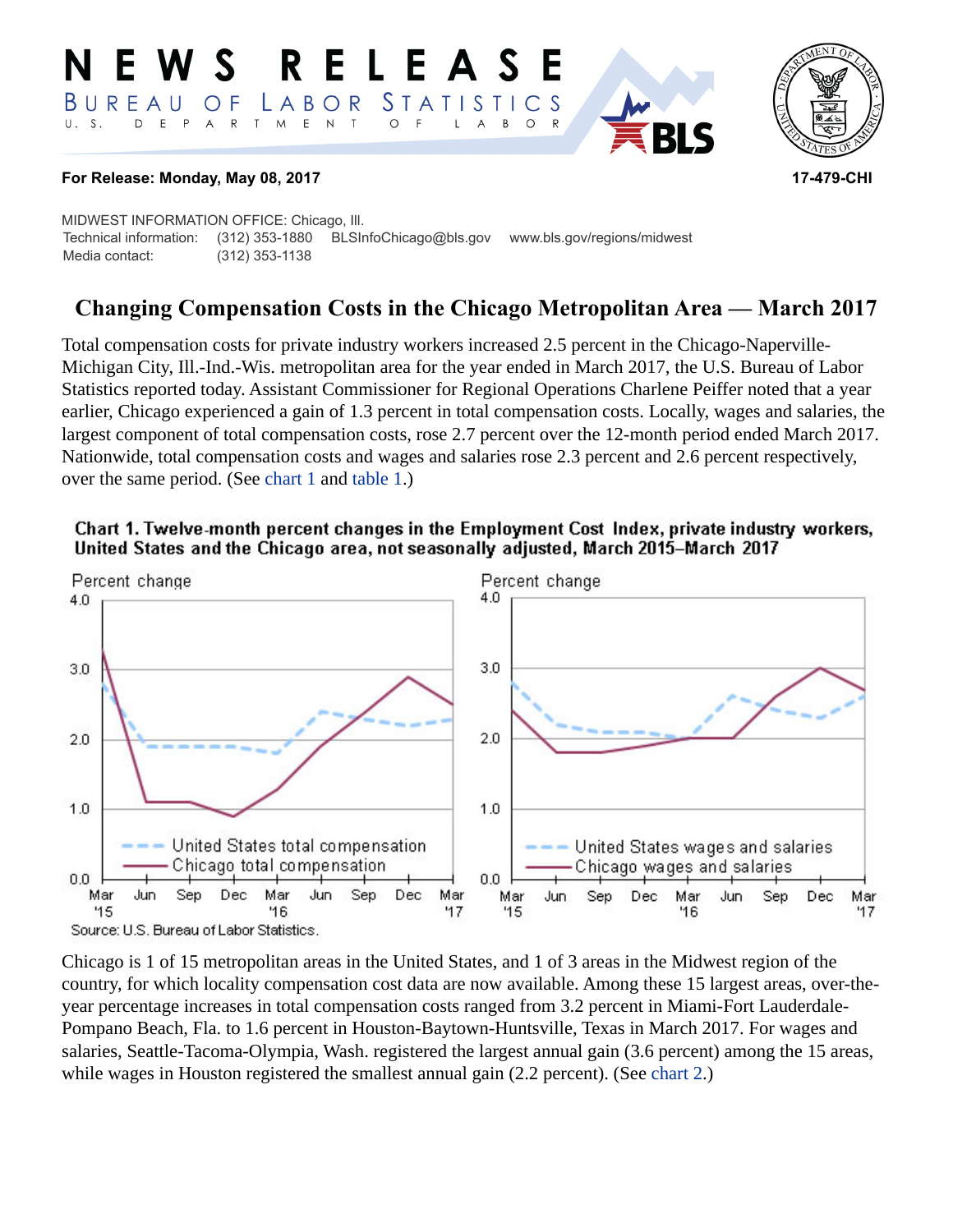<span id="page-1-0"></span>Chart 2. Twelve-month percent change in the Employment Cost Index, private industry workers, United States and localities, not seasonally adjusted, March 2017



Chicago's annual increase in total compensation costs in March 2017, at 2.5 percent, compared to the gains of 2.9 percent in both Detroit-Warren-Flint, Mich. and Minneapolis-St. Paul-St. Cloud, Minn.-Wis., the two other metropolitan areas in the Midwest. Chicago's 2.7-percent gain in wages and salaries over this 12-month period compared to a 3.5 and 2.9 percent increase in Detroit and Minneapolis, respectively. (See [table 2.](#page-5-0))

Locality compensation costs are part of the national Employment Cost Index (ECI), which measures quarterly changes in compensation costs, which include wages, salaries and employer costs for employee benefits. In addition to the 15 locality estimates provided in this release, ECI data for the nation, 4 geographical regions, and 9 geographical divisions are available. (Geographical definitions for the metropolitan areas mentioned in this release are included in the [Technical Note.](#page-1-1))

In addition to the geographic data, a comprehensive national report is available that provides data by industry, occupational group, and union status, as well as for both private and state and local government employees. The release is available on the Internet at [www.bls.gov/ncs/ect/home.htm.](https://www.bls.gov/ncs/ect/home.htm) Current and historical information from other Bureau programs may be accessed via our regional homepage at [www.bls.gov/regions/midwest](https://www.bls.gov/regions/midwest).

# **The Employment Cost Index for June 2017 is scheduled to be released on Friday, July 28, 2017.**

# **Technical Note**

<span id="page-1-1"></span>The Employment Cost Index (ECI) measures the change in the cost of labor, free from the influence of employment shifts among occupations and industries. The compensation series includes changes in wages and salaries and employer costs for employee benefits.

Wages and salaries are defined as straight-time average hourly earnings or, for workers not paid on an hourly basis, straight-time earnings divided by the corresponding hours. Straight-time wage and salary rates are total earnings before payroll deductions, excluding premium pay for overtime, work on weekends and holidays, and shift differentials. Production bonuses, incentive earnings, commission payments, and cost-of-living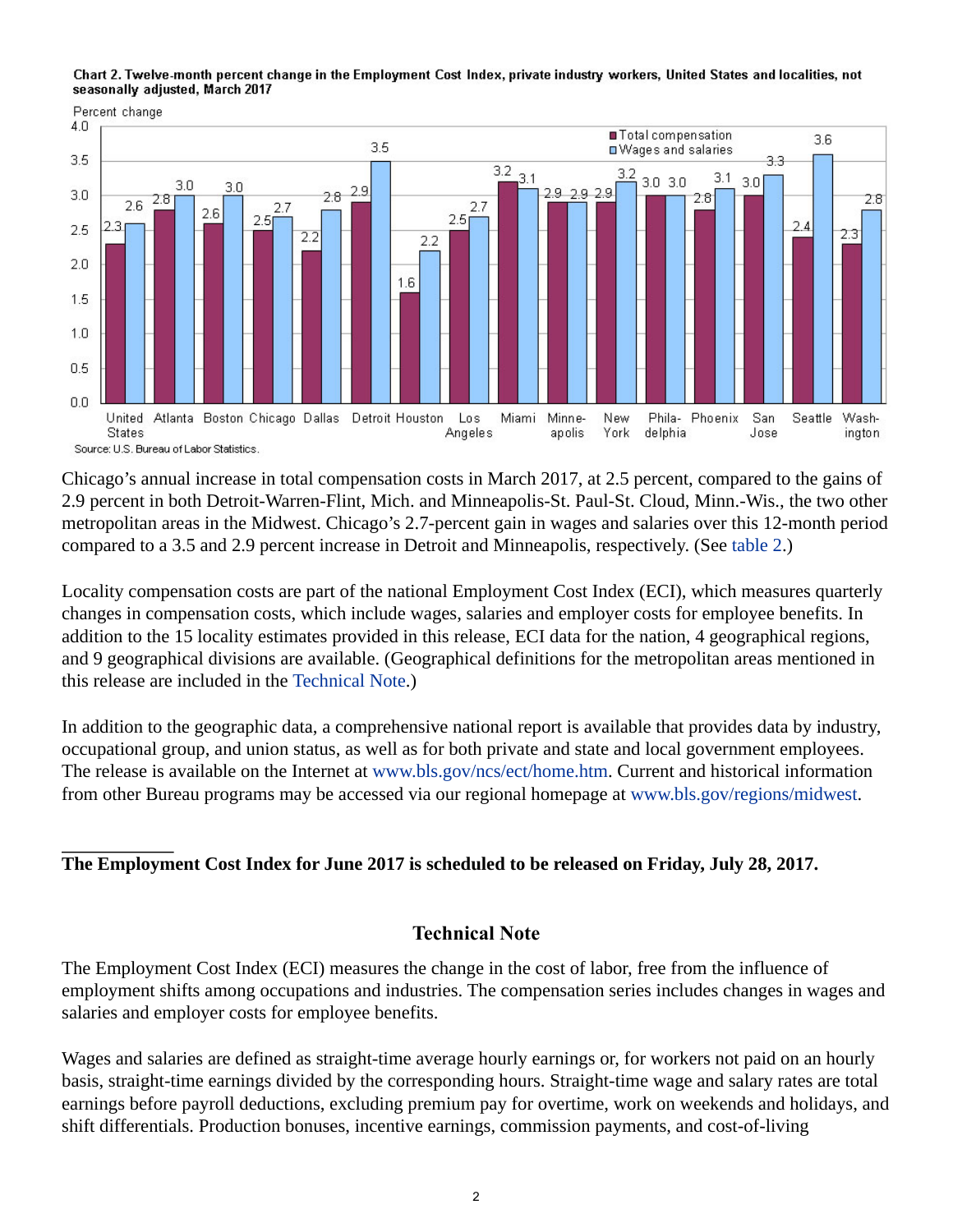adjustments are included in straight-time earnings, whereas nonproduction bonuses (such as Christmas or year-end bonuses) are excluded. Also excluded are such items as payments-in-kind, free room and board, and tips.

Based on available resources and the existing ECI sample, it was determined that estimates would be published for 15 metropolitan areas. Since the ECI sample sizes by area are directly related to area employment, the areas with the largest private industry employment as of the year 2000 were selected. For each of these areas, 12-month percent changes and associated standard errors were computed for the periods since December 2006.

The metropolitan area definitions of the 15 published localities are listed below.

- **Atlanta-Sandy Springs-Gainesville, Ga.-Ala. Combined Statistical Area (CSA)** includes Barrow, Bartow, Butts, Carroll, Cherokee, Clayton, Cobb, Coweta, Dawson, DeKalb, Douglas, Fayette, Forsyth, Fulton, Gwinnett, Hall, Haralson, Heard, Henry, Jasper, Lamar, Meriwether, Newton, Paulding, Pickens, Pike, Polk, Rockdale, Spalding, Troup, Upson, and Walton Counties in Georgia; and Chambers County in Alabama.
- **Boston-Worcester-Manchester, Mass.-N.H. CSA** includes Essex, Middlesex, Norfolk, Plymouth, Suffolk, and Worcester Counties in Massachusetts; and Belknap, Hillsborough, Merrimack, Rockingham, and Strafford Counties in New Hampshire.
- **Chicago-Naperville-Michigan City, Ill.-Ind.-Wis. CSA** includes Cook, DeKalb, DuPage, Grundy, Kane, Kankakee, Kendall, Lake, McHenry, and Will Counties in Illinois; Jasper, Lake, LaPorte, Newton, and Porter Counties in Indiana; and Kenosha County in Wisconsin.
- **Dallas-Fort Worth, Texas CSA** includes Collin, Cooke, Dallas, Delta, Denton, Ellis, Henderson, Hood, Hunt, Johnson, Kaufman, Palo Pinto, Parker, Rockwall, Somervell, Tarrant, and Wise Counties in Texas.
- **Detroit-Warren-Flint, Mich. CSA** includes Genesee, Lapeer, Livingston, Macomb, Monroe, Oakland, St. Clair, Washtenaw, and Wayne Counties in Michigan.
- **Houston-Baytown-Huntsville, Texas CSA** includes Austin, Brazoria, Chambers, Fort Bend, Galveston, Harris, Liberty, Matagorda, Montgomery, San Jacinto, Walker, and Waller Counties in Texas.
- **Los Angeles-Long Beach-Riverside, Calif. CSA** includes Los Angeles, Orange, Riverside, San Bernardino, and Ventura Counties in California.
- **Miami-Fort Lauderdale-Pompano Beach, Fla. Metropolitan Statistical Area (MSA)** includes Broward, Miami-Dade, and Palm Beach Counties in Florida.
- **Minneapolis-St. Paul-St. Cloud, Minn.-Wis. CSA** includes Anoka, Benton, Carver, Chisago, Dakota, Goodhue, Hennepin, Isanti, McLeod, Ramsey, Rice, Scott, Sherburne, Stearns, Washington, and Wright Counties in Minnesota; and Pierce and St. Croix Counties in Wisconsin.
- **New York-Newark-Bridgeport, N.Y.-N.J.-Conn.-Pa. CSA** includes Bronx, Dutchess, Kings, Nassau, New York, Orange, Putnam, Queens, Richmond, Rockland, Suffolk, Ulster, and Westchester Counties in New York; Bergen, Essex, Hudson, Hunterdon, Mercer, Middlesex, Monmouth, Morris, Ocean, Passaic, Somerset, Sussex, and Union Counties in New Jersey; Fairfield, Litchfield, and New Haven Counties in Connecticut; and Pike County in Pennsylvania.
- **Philadelphia-Camden-Vineland, Pa.-N.J.-Del.-Md. CSA** includes Bucks, Chester, Delaware, Montgomery, and Philadelphia Counties in Pennsylvania; Burlington, Camden, Cumberland, Gloucester, and Salem Counties in New Jersey; New Castle County in Delaware; and Cecil County in Maryland.
- **Phoenix-Mesa-Scottsdale, Ariz. MSA** includes Maricopa and Pinal Counties in Arizona.
- **San Jose-San Francisco-Oakland, Calif. CSA** includes Alameda, Contra Costa, Marin, Napa, San Benito, San Francisco, San Mateo, Santa Clara, Santa Cruz, Sonoma, and Solano Counties in California.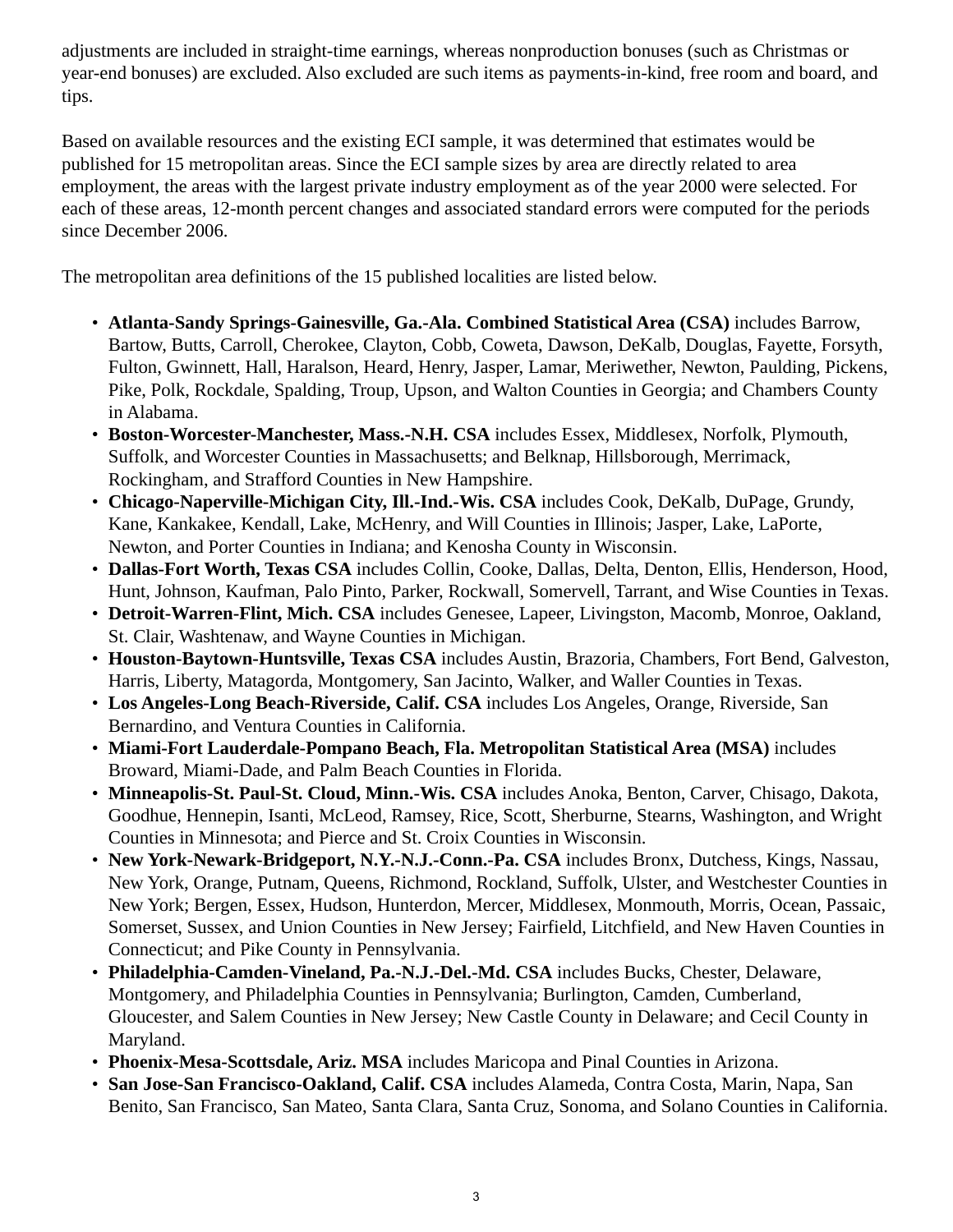- **Seattle-Tacoma-Olympia, Wash. CSA** includes Island, King, Kitsap, Mason, Pierce, Snohomish, and Thurston Counties in Washington.
- **Washington-Baltimore-Northern Virginia, D.C.-Md.-Va.-W.Va. CSA** includes the District of Columbia; Baltimore City and Anne Arundel, Baltimore; Calvert, Carroll, Charles, Frederick, Harford, Howard, Montgomery, Prince George's, Queen Anne's, and St. Mary's Counties in Maryland; Alexandria, Fairfax, Falls Church, Fredericksburg, Manassas, Manassas Park, and Winchester Cities and Arlington, Clarke, Fairfax, Fauquier, Frederick, Loudoun, Prince William, Spotsylvania, Stafford, and Warren Counties in Virginia; and Hampshire and Jefferson Counties in West Virginia.

Definitions of the four geographic regions of the country are noted below.

- **Northeast:** Connecticut, Maine, Massachusetts, New Hampshire, New Jersey, New York, Pennsylvania, Rhode Island, and Vermont.
- **South:** Alabama, Arkansas, Delaware, the District of Columbia, Florida, Georgia, Kentucky, Louisiana, Maryland, Mississippi, North Carolina, Oklahoma, South Carolina, Tennessee, Texas, Virginia, and West Virginia.
- **Midwest:** Illinois, Indiana, Iowa, Kansas, Michigan, Minnesota, Missouri, Nebraska, North Dakota, Ohio, South Dakota, and Wisconsin.
- **West:** Alaska, Arizona, California, Colorado, Hawaii, Idaho, Montana, Nevada, New Mexico, Oregon, Utah, Washington, and Wyoming.

Information in this release will be made available to sensory impaired individuals upon request. Voice phone: (202) 691-5200; Federal Relay Service: (800) 877-8339.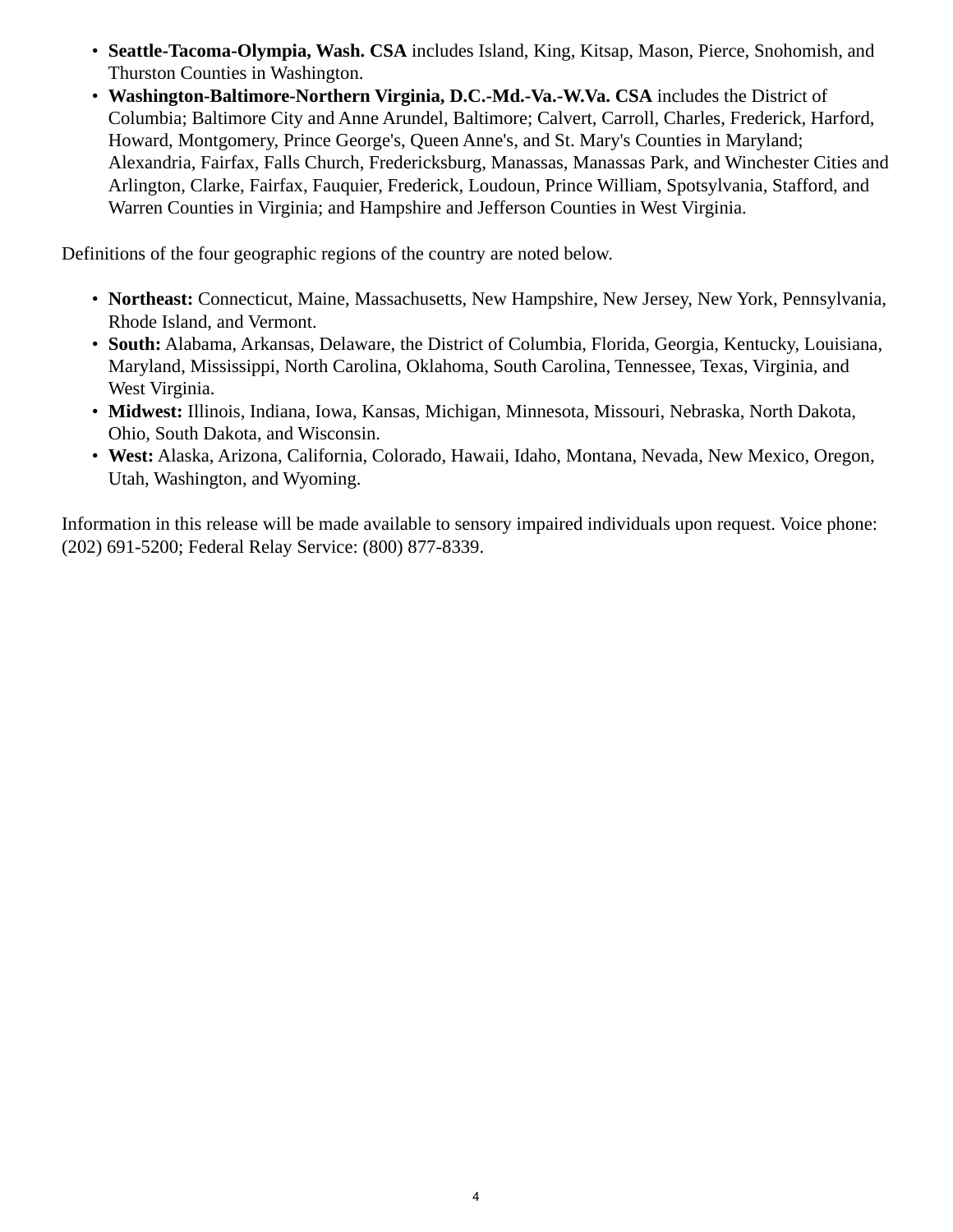|                                  | Total compensation                         |      |      |      | Wages and salaries                         |      |      |      |
|----------------------------------|--------------------------------------------|------|------|------|--------------------------------------------|------|------|------|
| Area                             | 12-month percent changes for period ended- |      |      |      | 12-month percent changes for period ended- |      |      |      |
|                                  | March                                      | June | Sep. | Dec. | March                                      | June | Sep. | Dec. |
| <b>United States</b>             |                                            |      |      |      |                                            |      |      |      |
|                                  | 1.9                                        | 1.9  | 1.9  | 2.0  | 1.7                                        | 1.9  | 1.8  | 2.1  |
|                                  | 1.7                                        | 2.0  | 2.3  | 2.3  | 1.7                                        | 1.9  | 2.3  | 2.2  |
|                                  | 2.8                                        | 1.9  | 1.9  | 1.9  | 2.8                                        | 2.2  | 2.1  | 2.1  |
|                                  | 1.8                                        | 2.4  | 2.3  | 2.2  | 2.0                                        | 2.6  | 2.4  | 2.3  |
|                                  | 2.3                                        |      |      |      | 2.6                                        |      |      |      |
| <b>Midwest</b>                   |                                            |      |      |      |                                            |      |      |      |
|                                  | 1.5                                        | 1.5  | 1.6  | 1.6  | 1.5                                        | 1.5  | 1.7  | 1.8  |
|                                  | 1.7                                        | 2.1  | 2.2  | 2.1  | 1.6                                        | 2.0  | 2.0  | 1.7  |
|                                  | 2.4                                        | 1.6  | 1.7  | 1.8  | 2.0                                        | 1.9  | 2.1  | 2.3  |
|                                  | 1.8                                        | 2.6  | 2.6  | 2.6  | 2.3                                        | 2.7  | 2.8  | 2.9  |
|                                  | 2.8                                        |      |      |      | 3.2                                        |      |      |      |
| Chicago-Naperville-Michigan City |                                            |      |      |      |                                            |      |      |      |
|                                  | 1.7                                        | 1.9  | 1.3  | 1.6  | 1.4                                        | 1.8  | 1.4  | 2.2  |
|                                  | 1.6                                        | 2.8  | 3.3  | 3.3  | 1.8                                        | 2.4  | 2.3  | 1.9  |
|                                  | 3.3                                        | 1.1  | 1.1  | 0.9  | 2.4                                        | 1.8  | 1.8  | 1.9  |
|                                  | 1.3                                        | 1.9  | 2.4  | 2.9  | 2.0                                        | 2.0  | 2.6  | 3.0  |
|                                  | 2.5                                        |      |      |      | 2.7                                        |      |      |      |

### <span id="page-4-0"></span>**Table 1. Employment Cost Index for total compensation and for wages and salaries, private industry workers, United States, Midwest region, and the Chicago area, not seasonally adjusted**